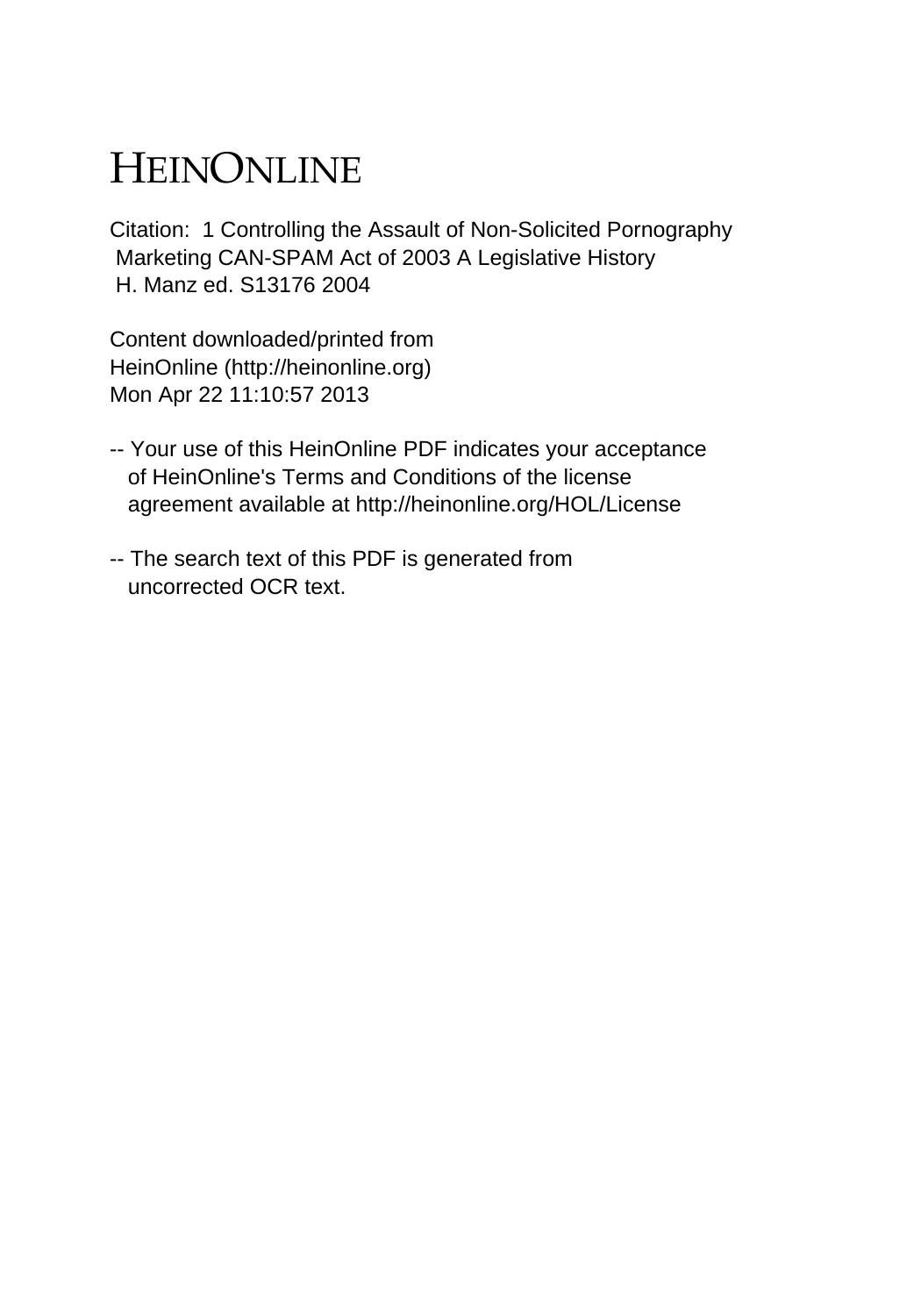by invitation only. However, those wishing to submit written testimony for the hearing record should send two copies of their testimony to the Com mittee on Energy and Natural Re-sources, United States Senate. SD-364 Dirksen Senate Office Building, Wash-

ington, DC 20510-6150. For further information, please contact Tom Lillie at (202) 224- 5161 or Pete Lucero at (202) 224-6293.

#### AUTHORITY FOR COMMITTEES TO MEET

**tOMMITTEE** ON ARMED SERVICES

Mr. SHELBY. Mr. President, I ask unanimous consent that the Committee on Armed Services be authorized to meet during the session of the Senate on Thursday, October **23,** 2003, at 10:30 a.m., in executive session to discuss pending military nominations. The PRESIDING OFFICER. Without

objection, it is so ordered.

**COMMITTEE ON BANKING.** HOUSING. **AND URBAN**

AFFAIRS<br>Mr. SHELBY. Mr. President, I ask<br>unanimous consent that the Com-<br>mittee on Banking, Housing, and<br>Urban Affairs be authorized to meet during the session of the Senate on **Oc-**tober **23, 2003,** at 10 a.m. to conduct a hearing on Proposals for Improving the Regulation of the Housing GSEs.

The Committee will also vote on the nominations of the Hon. Roger W. Ferguson, Jr.. of Massachusetts, to be Vice Chairman of the Board of Governors of the Federal Reserve System. the Hon. Ben. S. Bernanke, of New Jersey, to be a member of the Board of Governors **of** the Federal Reserve System; and the Hon. Paul S. Atkins, of Virginia, to be a member of the Securities and Exchange Commission.

The PRESIDING OFFICER, Without objection, it is so ordered.

#### COMMITTEE ON COMMERCE, SCIENCE, **AND TRANSPORTATION**

Mr. SHELBY. Mr. President, I ask unanimous consent that the Com-mittee on Commerce, Science, and Transportation be authorized to meet on Thursday, October **23,** 2003, on pending Committee business off the floor In the President's room, immediately after the first vote of the day. The PRESIDING OFFICER. Without

objection, it is so ordered. COMMITTEE **ON ENVIRONMENT AND PUBLIC**

WORKS

Mr. SHELBY. Mr. President, I ask unanimous consent that the Com-mittee on Environment and Public Works be authorized to meet on Thurs-<br>day, October 23 at 9:30 a.m. to consider day, October **23** at **9:30** a.m. to consider **S.** 994, the Chemical Security Act of **2003,** and **S.** 1757, the John F. Kennedy Center Act.

The business meeting will be held in SD 406,

The PRESIDING OFFICER. Without objection it is so ordered.

COMMITTEE **ON FINANCE**

Mr. SHELBY. Mr. President, I ask unanimous consent that the Con-

mittee on Finance be authorized to SELECT COMMITTEE ON INTELLIGENCE meet during the session on Thursday. Mr. SHELBY. Mr. President. I ask meet during the session on Thursday, October 23, 2003, at 2 p.m., to hear testimany on Company Owned Life Insur-October 23, **2003,** at 2 p.m,, to hear testi- unanimous consent that the Select mony on Company Owned Life Insur- Committee on Intelligence be author-

Mr. SHELBY. Mr. President, I ask objection, it is so ordered.<br>unanimous consent that the Com-<br>subcommuttee on subsect that the Committee on Foreign Relations be author-<br>ized to meet during the session of the Mr. SHELBY. Mr. President, I ask Senate on Thursday, October 23, 2003, at 9:30 a.m., to hold a hearing on Post 91.00 and Merchant Merchant Merchant Merchant Marine be authorized to the PRESIDING OFFICER. Without

COMMITTEE ON HEALTH, EDUCATION, LABOR AND 919, Railroad Competition Act of 2003.<br>The PENSIONS Officer. Without<br>Me Super Description Lask Objection. It is so ordered. Mr. SHELBY. Mr. President, I ask

unanimous consent that the Com-mittee on Health, Education, Labor, and Pensions be authorized to meet for PRIVILEGE OF **THE** FLOOR a hearing on Federal and State Role in stitution: Exploring the Right Mix to<br> **Pharmacy** Compounding and Reconstitution: Exploring the Right Mix to<br> **Protect Patients during the session of** the Senate on Thursday, October **23,** ation of this Transportation appropria-**2003,** at **10** a.m. in SD-430, tions bill.

**COMMITTEE ON THE JUDICIARY**

Mr. SHELBY. Mr. President,  $I_{\text{ask}}$  CAN-SPAM ACT OF 2003 unanimous consent that the Comto meet to conduct a markup on Thurs-<br>day. October 23, 2003, at 9:30 a.m. in **S.** 877, as follows: day, October 23, 2003, at 9:30 a.m. in<br>Dirksen Room 226.

Sixth Circuit: Dora L. Irazarry to be MARKETING ACT OF **2003** United States District Judge for the **SEC. 1i. SHORTTiILE.** Fischer to be United States District<br>Fischer to be United States District<br>Judge for the Central District of California; Gary L. Sharpe to be United<br>States District Judge for the Northern District of New York; and William K. (a) FINDINGS. The Congress finds the fol-Sessions III to be a Member of the U.S. Sessions III to be a Member of the U.S. lowing:<br>Sentencing Commission. (I) Electronic mail has become an ex-<br>Sentencing Commission. The commission of the immortant and popular means of

Grassley, Kennedy, Leahy, Schumer]: reach make it extremely convenient and effi-<br>Grassley, Kennedy, Leahy, Schumer]: cient, and offer unique opportunities for the<br>S. 1720, A bill to provide for Federal development and grow court proceedings in Piano, Texas merte. [Cornyn]; **S.** 1743, Private Security **Offi-** (2) The convenience and efficiency **of** trerto honor the service of Native Ameri- electronic mail messages are fraudulent or cans in the United States Armed deceptive in one or more respects. Forces and the contribution of Native **(3)** The receipt **of** unsolicited commercial Americans to the defense of the United electronic mail may result in costs to retipi-Americans to the defense of the United electronic mail may result in costs to recipi-<br>States [Campbell]; and S. Res. 240, A ents who cannot refuse to accept such mail<br>and who incur costs for the storage of such States [Campbell], and S. Ness. 200, The and who incur costs for the storage of such resolution designating November 2003 and l, or for the time spent accessing, review-<br>as "National American Indian Heritage ing, and disca

ized to meet during the session of the<br>The PRESIDING OFFICER. Without Senate on Thursday, October 23, 2003,<br>bbjection, it is so ordered. at 2:30 p.m. to hold a closed hearing.<br>committee on foreign relations are the PRESIDI

unanimous consent that the Com- **SUBCOMMITTEE ON SURFACE** TRANSPORTATION

ized to meet during the session of the Mr. SHELBY. Mr. President, I ask<br>Senate on Thursday, October 23, 2003, unanimous, consent, that, the Subat 9:30 a.m., to hold a hearing on Post committee on Surface Transportation<br>at 9:30 a.m., to hold a hearing on Post committee on Surface Transportation<br>9/11 Visa Policy. and Merchant Marine be authorized to The PRESIDINC OFFICER. Without - meet on Thursday, October 23, 2003, at -<br>objection, it is so ordered.<br>соммиттев ом нвл.гн, воυслтюм, глвов лиц. 9.19. Railroad Competition Act of 2003.

imous consent that privilege of the<br>floor be granted to Peter Winokur, a From the session of this during consideration of this Transportation appropria-

The PRESIDING OFFICER. Without The PRESIDENT pro tempore. With-<br>objection, it is so ordered. out objection, it is so ordered.

On Wednesday, October 22, 2003, the Senate passed S. 877, as follows:

٦

Be it enacted by the Senate and House of Rep**resentatives of the United States of America** *i***,<br>** *resentatives of the United States of America ii***<br>** *Congress assembled,* 

I. Nominations: Henry W. Saud to be TITLE I-CONTROLLING **THE** ASSAULT OF United States Circuit Judge for the **NON-SOLICITED** PORNOGRAPHY **AND**

Eastern District of New York; Dale S. This title may be cited as the "Controlling Judge for the Central District of Cali- and Marketing Act of **2003Y,** or the **"CAN-**

SEC. 102. CONGRESSIONAL FINDINGS AND POLECY.

II. Bills: S. 1545, Development, Relief, tremely important and popular means of<br>and Education for Alien Minors Act of communication, relied on by millions of<br>2003 (the DREAM Act) [Hatch, Durbin, Americans on a daily basis

cer Employment Authorization Act of tronic mail are threatened by the extremely<br>2003 [Levin, Schumer]; S. 1194, Men- rapid growth in the volume of unsolicited<br>tailly III Offender Treatment and Crime commercial electronic m Example in School (DeWine, Durbin, commercial electronic mail is currently esti-<br>Grassley, Hatch, Leahyl: S. Res. 239, mated to account for over 45 percent of all<br>Designating November 7, 2003, as "Na- 7 percent in 2001, an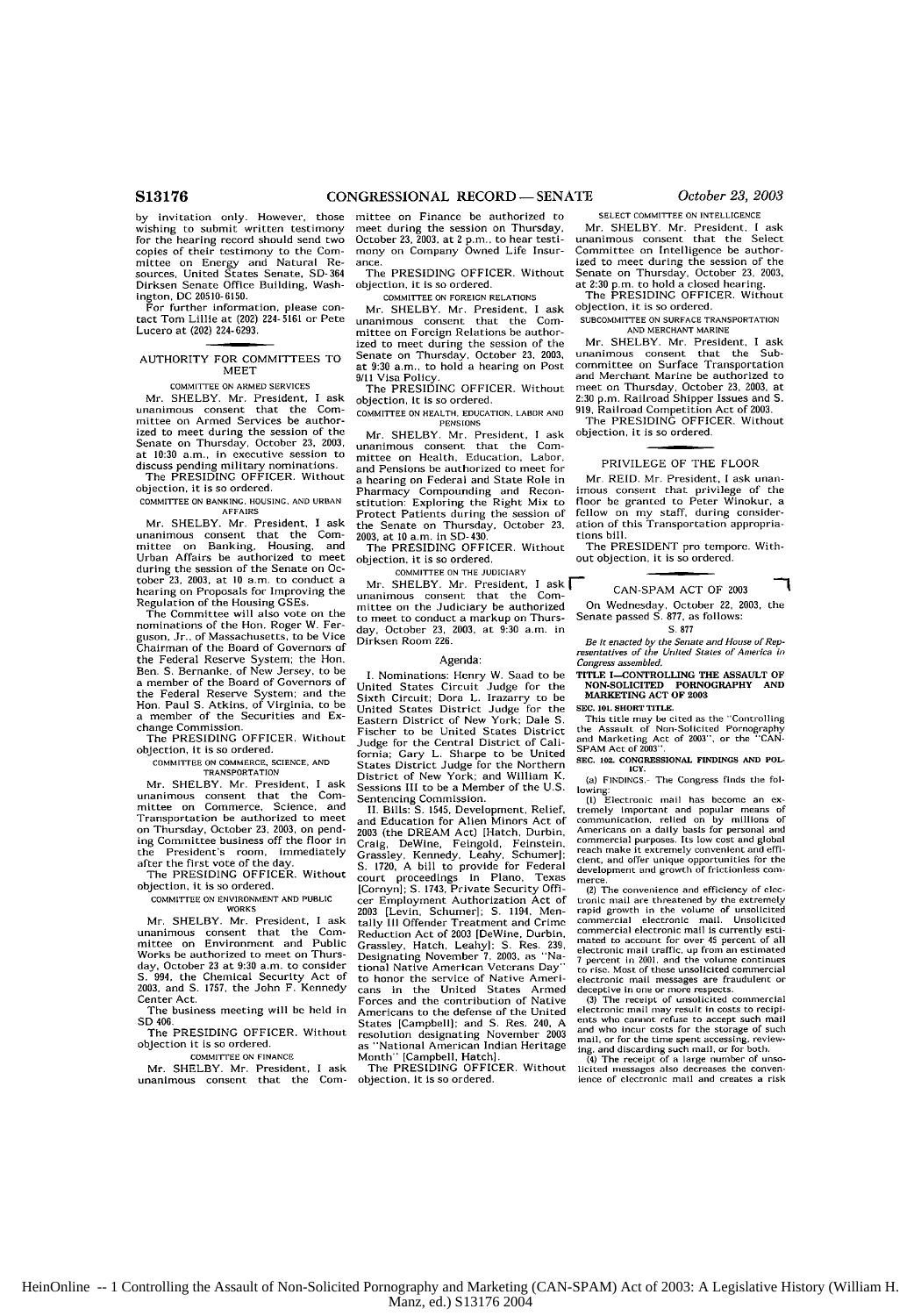that wanted electronic mail messages, both<br>commercial and noncommercial, will be lost,<br>overlooked, or discarded amidst the larger volume **of** unwanted messages, thus reducing the reliability and usefulness or electronic mail to **the** recipient. **(5)** Some unsolicited commercial electronic

mail contains material that many recipients may consider vulgar or pornographic in na-

ture.<br> **(6)** The growth in unsolicited commercial electronic mail imposes significant mone-<br>tary costs on providers of Internet access<br>services, businesses, and educational and<br>onoprofic institutions that carry and receive<br>such mail, as there is a finite volume of mail<br>th

in infrastructure.<br>- (7) Many senders of unsolicited commercial<br>electronic -mail -purposefully -disguise -the

source of such mail.<br>**(8) Many senders of unsolicited commercial**<br>electronic mail purposefully include mis-<br>leading information in the message's subject lines In order to Induce the recipients to

view the messages<br>(9) While some senders of unsolicited com-<br>mercial electronic mail messages provide<br>simple and reliable ways for recipients to re-<br>let (or "opt-out" of) receipt of unsolicited<br>commercial electronic mail f ers in the future, other senders provide no<br>such "opt-out" mechanism, or refuse to honor the requests of recipients not to re-ceive electronic mail from such senders In

the future, or **both (10)** Many senders of bulk unsolicited commercial electronic mail use computer pro- grams to gather large numbers of electronic

mail addresses on an automated basis from<br>Internet websites or online services where must post their addresses in order to<br>users must post their addresses in order to<br>make full use of the website or service.<br>(ii) Many Stat ments. As a result, they do not appear to have been successful in addressing the prob-lems associated with unsolicited commercial electronic mail, in part because, since an electronic mail address does not specify a geographic location, it can be extremely dif-<br>ficult for law-abiding businesses to know<br>with which of these disparate statutes they

are required to comply. **(12)** The problems associated with the rapid growth and abuse **of** unsolicited commercial electronic mail cannot **be** solved **by** Federal legislation alone. The development and adoption of technological approaches and the pur-<br>tion of technological approaches and the pur-<br>suit of cooperative efforts with other countries will be necessary as well. **(b)** CONGRESSiONAL **DETERMINATION** OF **PUB-**

**LIC** POLICY.- On the basis of the findings in subsection (a), the Congress determines that-

**(I)** there is a substantial government Interest in regulation of unsolicited commercial<br>electronic mail on a nationwide basis;

**(2)** snders of unsolicited commercial nlectronic mail should not mislead recipients as<br>to the source or content of such mail; and<br>(3) recipients of unsolicited commercial

**(3)** recipients of unsolicited commercial electronic mail have a right to decline to re-**ceive** additional unsolicited commercial electronic mail from the same source.

**SEC. 103. DEFINITIONS.**

In this title:<br>(I) AFFIRMA

**(I)** AFFIRMATIVE CONSENT.- The term "affirmative consent", when used with respect to a commercial electronic **mail** message, means that-

**(A)** the recipient expressly consented to receive the message, either in response to a clear and conspicuous request for such con- sent oi at the reciplient's own initiative; and

(B) if the message is from a party other than the party *to* which the recipient com-municated such consent, the recipient was given clear and conspicuous notice at the time the consent was communicated that the recipient's electronic mail address could **be** transferred to such other party for the purpose of initiating commercial electronic

mal I messages. **(2)** COMMERCIAL **ELECTRONIC** MAIL **MES-SAGE.-**

**(A)** IN **CENERAL.-** The term "commercial electronic mail message" means any elec-tronic mail message the primary purpose of which Is the commercial advertisement **or** promolin of a commercial product or serv-ice (includiig content on an Internet webslte operated for a commercial purpose) **(B)** REFERENCE TO COMPANY OR WEBSITE.-

The inclusion of a reference to a commercial entity or a link to the website of a commer cial entity In an electronic mail mesage does not. **by** itself, cause such message to be treated as a commercial electronic mail message for purposes of this title if the contents or circumstances of the message indicate a primary purpose other than commercial **ad**vertisement or promotion of a commercial

product or service.<br>- (3) Commission - The term ''Commission<br>means the Federal Trade Commission.

(4) DOMAIN NAME.- The term "domain name" means any alphanumeric designation which is registered with or assigned **by** any domain name registrar, domain name reg-istry, or other domain name registration **au**thority as part of an electronic address on the Internet.<br>(5) FURCTRONIC MAIL ADDRESS - The term

(5) ELECTRONIC MAIL ADDRESS.- The term<br>"electronic mail address" means a destina-<br>tion, commonly expressed as a string of<br>characters, consisting of a unique user name<br>or mailbox (commonly referred to as the<br>"local part") a domain (commonly referred to as the "domain part"), whether or not displayed, to which an electronic mail message can **be**

sent or delivered. **(6) ELECTRONIC** MAIL **MESSAGE.-** The term "electronic mail message" means a message sent to a unique electronic mail address. **(7)** FTC **ACT.-** The term "FTC Act" means

the Federal Trade Commission Act **(I5 U.S.C.** 41 et **seq.).**

**(8)** HEADER INFORMATION- The term "header information" means the source, destinatin, and routing information attached to an electronic mail message, including the origi-nating domain name and originating electronic mail address, and any other informa-tion that appears in the line Identifying, or purporting to Identify, a person initiating the message. **(9)** IMPLIED **CONSENT.-**

(A) IN CENERAL.- The term "implied con-<br>nt", when used with respect to a commer-

sent", when used with respect to a commercial electronic mail message, means that<br>(i) within the 3-year period ending upon receipt of such message, there has been a busl-<br>ness transaction between the sender and the<br>ness tr recipient (including a transaction involving the provision, free of charge, of information, goods, or services requested **by** the recipient); and

(ii) the recipient was, at the time of such transaction or thereafter in the first electronic mail message received from the send-<br>er after the effective date of this title, provided a clear and conspicuous notice of an opportunity not to receive unsolicited commercial electronic mail messages from the sender and has not exercised such opportunity.<br>(B) MERE VISITATION.- A visit by a recipi-

ent to a publicly available website shall not be treated as a transaction for purposes of subparagraph (A)(i) if the recipient did not knowingly **submit** the recipient's electronic mail address to the operator of the website, (C) SEPARATE **LINES** OF **BUSINESS OR DIV[-**

**SIONS.-** If a sender operates through separate lines of business or divisions and holds itself out to the recipient, both at the time of the transaction described in subparagraph (A(i) and at the time the notice under subparagraph (A)(ii) was provided to the recipient, as that particular line of business or division rather than as the entity of which such line of business or division Isa part, then the line of business or the division shall be treated as

the sender for purposes of this paragraph. **(10)** INITIATE- The term "initiate". when used with respect to a commercial electronic mail message, means to originate or trans-wit such message or to procure the origina-tion or transmission of such message, **but** shall not include actions that constitute rou tine conveyance of such message. For punposes of this paragraph, more than I person may be considered to have Initiated a mes-

sage **(11)** INTERNET- The term ''Internet' has the meaning given that term in the Interne<br>Tax Freedom Act (47 U.S.C. 151 nt).

(I2) INTERNET **ACCESS** SERVICE,- The term 'Internet access service" has the meaning given that term in section 231(e)04) of the Communications Act of 1934 (47 **U.S.C,**

(23)(e)(4)), (e)(1)(e)(1)(e)(1)(e)(1)(e)(1)(e)(1)(e)(1)(e)(1)(e)(1)(e)(1)(e)(1)(e)(1)(e)(1)(e)(1)(e)(1)(e)(1)(e)(1)(e)(1)(e)(1)(e)(1)(e)(1)(e)(1)(e)(1)(e)(1)(e)(1)(e)(1)(e)(1)(e)(1)(e)(1)(1)(1)(i)(1)(i)(1)(i)(1)(i)(i)(i)(i with the requirements of this title.

(14) PROTECTED COMPUTER.- The term "protected computer" has the meaning given<br>tected computer" has the meaning given<br>that term in section 1030(e)(2)(B) of title 18,

United States Code.<br>**(15)** RECIPIENT.- The term 'recipient'',<br>when used with respect to a commercial electronic mail message, means an authorized user of the electronic mail address to which the message was sent or delivered, If a recipient of a commercial electronic mail message has I or more electronic mail addresses in addition to the address to which the message was sent or delivered, the recipi-<br>ent shall be treated as a separate recipient<br>with respect to each such address. If an electronic mail address is reassigned to a new user, the new user shall not be treated as a recipient of any commercial electronic mall message sent or delivered to that address be

for it was reassigned.<br>
(if) Rouring convey ANCE. The term "rou-<br>
time convey ance" means the transmission,<br>
couting, relaying, handling, or storing,<br>
through an automatic technical process, of<br>
an electronic mail message provided the recipient addresses, **(17) SENDER.-** The term "sender", when

used with respect to a commercial electronic mail message, means a person who initiates such a message and whose product, service. or Internet **web** site is advertised or promoted by the message.<br>(18) TRANSACTIONAL OR RELATIONSHIP MES-

(18) TRANSACTIONAL OR RELATIONSHIP MESSACE-The term "transactional or relation-<br>ship message" means an electronic mail<br>message in primary purpose of which is-<br>(A) to facilitate, complete, or confirm a<br>commercial transactio

sender;

**(B)** to provide warranty information, prod oct recall information, or safety or security information with respect to a commercial product or service used or purchased **by** the recipient: **(C)** to provide-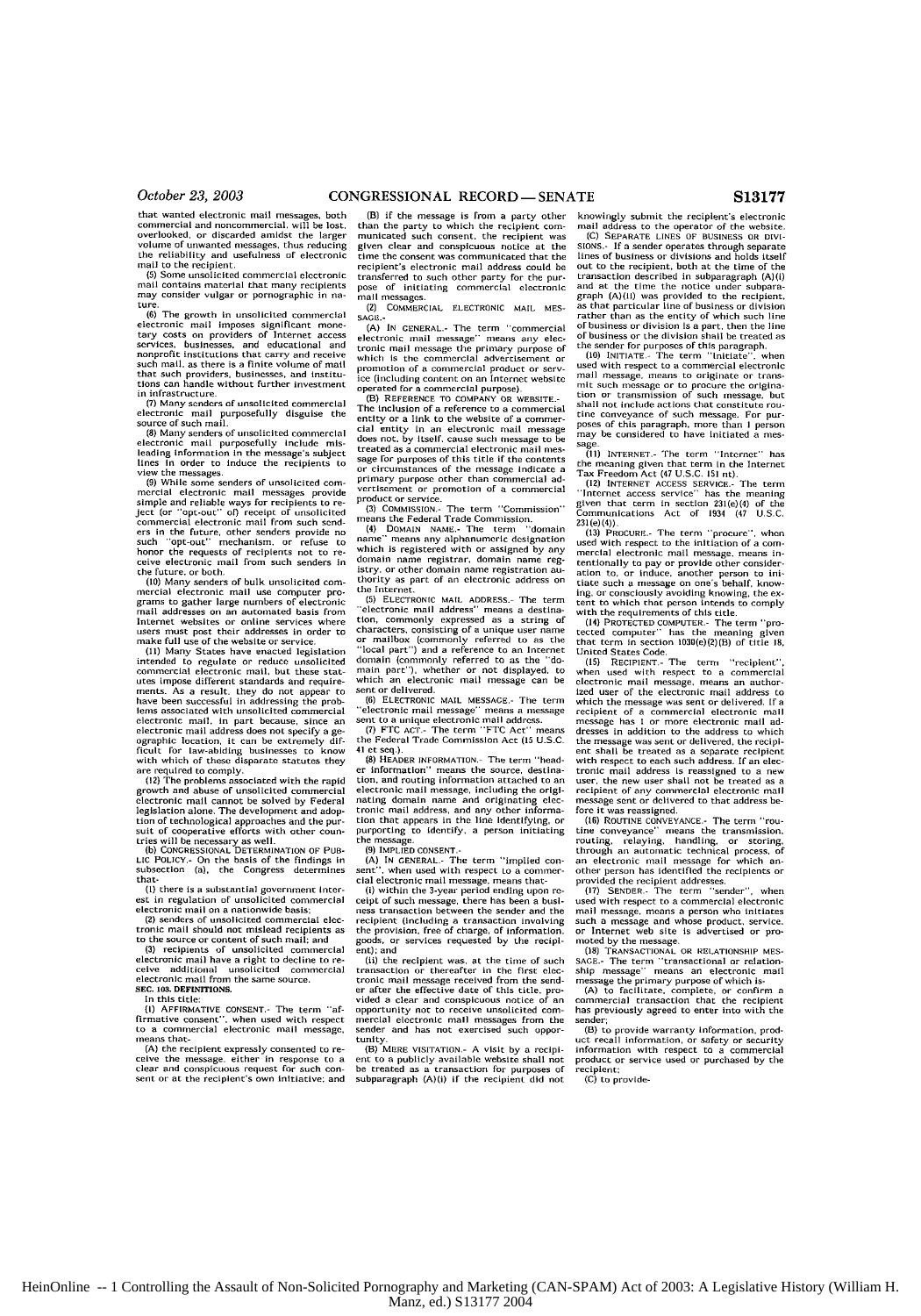(i) notification concerning a change in **the** terms or features **of:** (ii) notification of a change in the recipi-

ent's standing or status with respect to; or (iii) at regular periodic Intervals, account balance information or other type of account statement with respect to,

a subscription. membership, account. loan a subscription, includersing, account, ioan,<br>or comparable ongoing commercial relation-<br>ship involving the ongoing purchase or use ship involving the ongoing purchase or use **by** the recipient of products or services offered by the sender:

(D) to provide Information directly related to an employment relationship or related benefit plan **in** which the recipient is cur-

rently involved, participating, or enrolled; or **(E)** to deliver goods or services. including product updates or upgrades, that the recipiant is entitled to receive under the terms of a transaction that the recipient **has** previously agreed to enter into with the sender. (19) **UNSOLICITED** COMMERCIAL **ELECTRONIC**

MAIL **MESSAGE.-** The term unsolicited com-mercial electronic **all** message" means any commercial electronic mail message that **(A)** is **not** a aransactionul or relationship

message; and (B) is sent to a recipient without the re-

cipient's prior affirmative or implied **con**sent. **SEC.** 104. **PROHIBITION AGAINST PREDATORY AND ABUSIVE COMMERCIAL E-MAIL.**

(a) **OFFENSE.-**

**(I) IN CENERAL.-** Chapter 47 of title **18,** United States Code. is amended by adding at the **end** the following new section:

**"1037.** Fraud and related activity in **connection** with electronic mail

-(a) **IN CENERAL.-** Whoever. in or affecting interstate or foreign commerce, knowingly- **"(1)** accesses a protected computer without authorization. **and** intentionally initiates the transmission of multiple commercial electronic mail messages from or through such computer. " (2) **uses** a protected computer to relay or

retransmit multiple commercial electronic mail messages, with the intent to deceive or uislead recipients, or any Internet access

service, as to the origin of such messages.<br>"(3) falsifies header information in mul-**(3)** falsifies header information in mul- tiple commercial electronic mail messages and intentionally initiates the transmission and intentionally<br>of such messages,

''(4) registers, using information that fal-sifies tie identity of the actual registrant, for **5** or more electronic mail accounts or **on**line user accounts or 2 or more domain names, and intentionally initiates **the** transmission of multiple commercial electronic mail messages from any combination of such

accounts or domain names, or **.()** falsely represents the right to use **5** or more Internet protocol addresses, and intentionally initiates the transmission of multiple commercial electronic mail messages from such addresses.

or conspires to do so, shall **be** punished as provided in subsection (b).

<sup>1</sup> "(b) PENALTIES.- The punishment for an informs under subsection (a) is<br>- "(1) a fine under this title, imprisonment<br>- "(1) a fine under this title, imprisonment<br>for not more than 5 years, or both, if<br>- "(A) the offense

"(B) the defendant has previously been convicted under this section or section **1030,** or under the law of any State for conduct involving the transmission of multiple com-<br>mercial electronic mail messages or unaumercial electronic mail messages or anau-<br>thorized access to a computer system;<br>"(2) a fine under this title. imprisonment

for not more than 3 years, or both, if-<br>
"(A) the offense is an offense under sub section (a)(1);

 $^{\prime\prime}$ (B) the offense is an offense under sub-<br>section (a)(4) and involved 20 or more falsified electronic mail or online user account registrations, or **10** or mote falsified domain

name registrations; "(C) the volume of electronic mall messages transmitted in furtherance of the of-<br>fense exceeded 2.500 during any 24-hour pe-<br>riod. 25.000 during any 30-day period, or<br>250.000 during any 1-year period:<br>''(D) the offense caused loss to 1 or more<br>persons aggrega

during any I-year period; **(E)** as a result **of** the offense any indi-vidual committing the offense obtained any-thing of value aggregating **\$5.000** or more

during any I-year period; or '(F) the offense was undertaken by the de-fendant In concert with 3 or more other persons with respect to whom the defendant **oc-**

cupied a position **of** organizer or leader: and **"(3)** a fine under this title or Imprisonment for not more than **I** year. or both, in any

other case.<br>"(c) FOREFITURE -

**()** FORFEITURE- *"(I)* IN **GENERAL.-** The court, In imposing sentence on a person who is convicted of an offense under this section, shall order that the defendant forfeit to the United States-

"(A) any property, real or personal, constituting or traceable to gross proceeds obtained from such offense; and  $\binom{16}{5}$  any equipment, software, or other technology used or intended to be used to chargeomromic commut

such offense.<br>''(2) PROCEDURES.- The procedures set<br>forth in section 413 of the Controlled Sub-<br>stances Act (21 U.S.C. 833), other than sub-<br>section (d) of that section, and in Rule 32.2 of the Federal Rules of Criminal Procedure. shall apply to all stages of a criminal forfeiture proceeding under this section. **"(d) DEFINITIONS-** In this section: **"(i) LOSS.-** The term **'loss'** has tie mean-

ing given that term in section 1030(e) of this title.

"(2) **MULTIPLE,-** The term 'multiple' means more than 100 electronic mail messages dur-<br>Ing a 24-hour period, more than 1,000 elec-<br>tronic mail messages during a 30-day period.<br>or more than 10.000 electronic mail messages

during a I-year period. "(3) OTIER **TERMS.-** Any other term has the meaning given that term by section 3 of the CAN-SPAM Act of **2003.".** (2) **CONFORMING AMENDMENT,** The chapter analysis for chapter 47 of title **18,** United

States Code, is amended by adding at the end the following:

**"Sec. -1037.** Fraud and related activity In connec-Lion with electronic mail.".

**(b) UNITED STATES SENTENCING COMMIS-**

**(1)** DIRECTIVE- Pursuant to its authority under section **994(p)** of title **28,** United States Code, and in accordance with this section. the United States Sentencing Commission shall review and, as appropriate, amend the sentencing guidelines and policy statements sentencing guidelines and policy statements to provide appropriate penalties for viola-tions of section 1037 of title **I8.** United States Code, as added by this section, and other **of-**fenses that may be facilitated **by** the sending of large quantities of unsolicited electronic mail.

**(2) REQUIREMENTS-** In carrying out this subsection, the Sentencing Commission shall consider providing sentencing enhancements **for- (A)** those convicted **under** section **1037** of

title **18**, United States Code, who-<br>
(i) obtained electronic mail addresses<br>
through improper means, including-

**(1)** harvesting electronic mall addresses of the users of a websitea proprietary service, or

other online public forum operated **by** another person. without the authorization of  $\frac{1}{2}$ such p

randomly generating electronic mail

addresses **by** computer; or (Ii) knew that the commercial electronic mail messages involved in the offense conrained or advertised an Internet domain for which the registrant of the domain had pro-

vided false registration information; and (B) those convicted of other offenses, including offenses involving fraud, identity theft, obscenity, child pornography, and the sexual exploitation of children, if such of fenses involved the sending of large quantities of unsolicited electronic mail.

**(c)** SENSE OF CONGRESS.- It is the sense

Congress that (I) Spam has become the method of choice **for** those who distribute pornography, per-petrate fraudulent schemes, and introduce viruses, worms, and Trojan horses into per-

sonal and business computer systems; and **(2)** the Department of Justice should **use** all existing **law** enforcement tools to investigate and prosecute those who send bulk<br>commercial e-mail to facilitate the commis-<br>sion of Federal crimes, including the tools<br>contained in chapters 47 and 63 of title 18.<br>United States Code (relating to fraud and<br>alase chapter **110** of title **18,** United States Code (relating to the sexual exploitation of chil-dren); and chapter 95 of title **18,** United States Code (relating to racketeering), as appropriate.

**SEC. 105. OTHER PROTECTIONS FOR USERS OF** COMMERCIAL **ELECTRONIC** MAIL. (a) **REQUIRtMENTS** FOR TRANSMISSION OF

**MESSAGES** 

(I) PROHIBITION **OF FALSE** *OR* **MISLEADING TRANSMISSION** INFORMATION- It is unlawful for any person to initiate the transmission, to a protected computer, of a commercial electronic mail message that contains. or is accompanied **by.** header information that is materially false or materially misleading.

For purposes of this paragraph- (A) header information that is technically accurate **but** includes an originating elec-tronic mail address the access to which for purposes of initiating the message was ob-tained by means of false or fraudulent pre-tenses or representations shall be considered

materially misleading: (B) a "hoen" line that accurately identifies any pessms who initiated the message shall not be considered materially false or materi-

ally misleading: and<br>
(C) if header information attached to a<br>
(C) if header information attached com-<br>
puter used to initiate the message because<br>
the person initiating the message knowingly<br>
uses another protected comput retransmit the message for purposes of disguising its origin, then such header informa-<br>tion shall be considered materially mis-

leading. (2) PROHIBITION OF **DECEPTIVE SUBJECT iEADINGS.- It** is unlawful for any person to initiate the transmission to a protected computer of a commercial electronic mail message with a subject heading that such person<br>knows would be likely to mislead a recipi-<br>ent, acting reasonably under the cir-<br>cumstances, about a material fact regarding<br>the content

sage. **(3) INCLUSION** OF RETURN **ADDRESS** OR **COM-**PARABLE **MECHANISM IN** COMMERCIAL **ELEC-**TRONIC MAIL.- (A) IN **GENERAL.-** It is unlawful for any per-

son to initiate the transmission to a **pro-**leeted computer of a commercial electronic mail message that does not contain a luno-tioning return electronic mail address or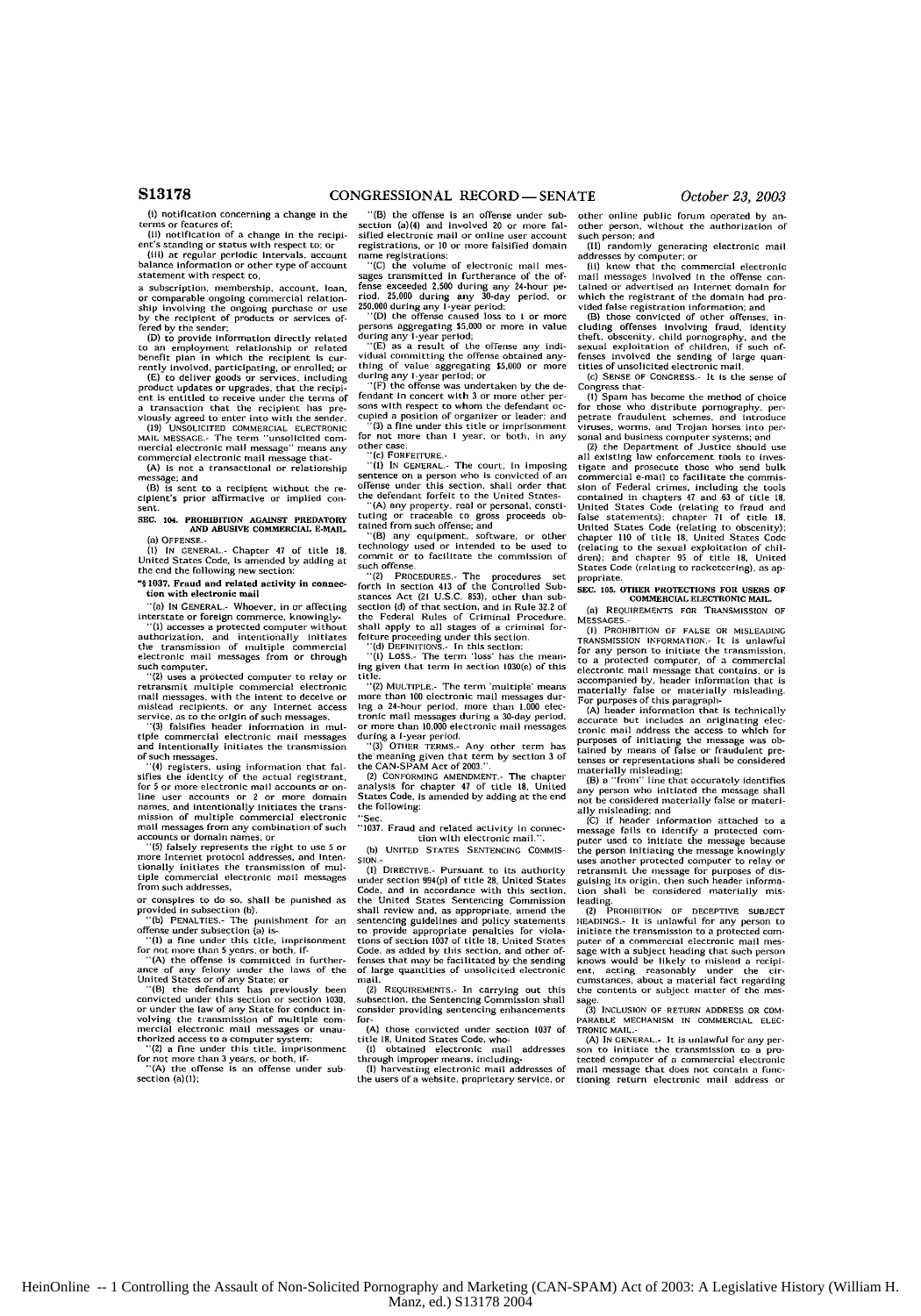other Internet-based mechanism, clearly and<br>conspicuously displayed, that.<br>(i) a recipient may use to submit, in a<br>manner specified in the message, a reply<br>electronic mail message or other form of<br>internet-based communicat mail messages from that sender at the elec-tronic mail address where the message was received; **and**

**(i1)** remains capable of receiving such mes-sages or communications for no less than **30** sages or communications for no less than 30<br>days after the transmission of the original

message. **(B) McRE DETAILED** OPTIONS **POSSIBLE.-** The person Initiating a commercial electronic<br>mail message may comply with subpara-<br>graph (A)(i) by providing the recipient a list<br>choose the specific types of commercial elec-<br>choose the specific types of commercial elec-<br>tro under *which* the recipient may choose *not* to receive any unsolicited commercial elec-tionic mail messages from the sender,

(C) **TEMPORARY** INABILITY TO RECEIVE **MES-SAGES** OR **PROCESS REQUESTS.-** A return riec-cronic mail address or other mechanism does not fall to satisfy the requirements of sub-<br>paragraph (A) if it is unexpectedly and tem-<br>porarily unable to receive messages or proc-<br>ess requests due to technical or capacity problems, if the technical or capacity prob-lems were not reasonably foreseeable in light of the potential volume of response messages or requests, and If the problem with receiving messages or processing requests is cor-rected within a reasonable time period.

**(D) EXCEPTION.-** The requirements of this

paragraph shall not apply to a message that **Is** a transactional or relationship message **(4) PROHIBITION** OF **TRANSMISSION OF** UNS0 **LICITED** COMMERCIAL **ELECTRONIC** MAIL **APTER OBJECTION,- If** a recipient makes a request using a mechanism provided pursuant to paragraph **(3)** not to receive some or any unsolicited commercial electronic mail messages from such sender, then It Is unlawful-<br>(A) for the sender to Initiate the trans

(A) for the sender to Initiate the trans-<br>mission to the recipient, more than 10 business days after the receipt **of** such request. of an unsolicited commercial electronic mail message that falls within the scope of the request;

(B) for any person acting on behalf **of** the sender to Initiate the transmission to the **re-**cipient, more than **10** business days after the receipt of such request, of an unsolicited commnercial electronic mail message that such person knows or consciously avoids boing falls within the scope of the **re** $quest;$ <br> $(C)$ 

**(C)** for any person acting on behalf of the<br>sender to assist in initiating the transto assist in Initiating the transoission to the recipient, through the provi-sion or selection of addresses to which the message will be sent, of an unsolicited Commercial electronic mail message that the person knows, or consciously avoids know-ing. would violate subparagraph (A) or (B). or

(D) for the sender, or any other person who<br>knows that the recluient has made such a re-<br>quest, to sell, lease, exchange, or otherwise<br>transfer or release the electronic mail ad-<br>dress of the recluient (including through a

**(5) INCLUSION OF IDENTIFIER, OPT-OUT, AND PHYSICAL ADDRESS IN UNSOLICITED COMMER-**<br>CIAL ELECTRONIC MAIL.- It is unlawful for any person to Initiate the transmission of any unsolicited commercial electronic mail message to a protected computer unless the message provides- (A) clear and conspicuous identification

that the message is an advertisement or **so**licitation;

(B) clear and conspicuous notice of the opportunity under paragraph **(3)** to decline to receive further unsolicited commercial electronic mail messages from the sender; **and**

**(C)** a **valid** physical postal address **of** the (6) MATERIALITY DEFINED.- For purposes of

(6) MATERIALITY DEFINED.- For purposes of<br>paragraph (1), an inaccuracy or omission in<br>header information is material if it would<br>materially impede the ability of a party<br>seeking to allege a violation of this title to<br>locat

**(1) ADDRESS** HARVESTING **AND** DICTIONARY **ATTACKS.- (A)** IN **GENERAL.-** It Is unlawful for any per-

son to initiate the transmission, to a protected computer, of an unsolicited conmer-clal electronic mail message that is unlawful under subsection (a). or to assist in the origination of such message through the provi-sion or selection of addresses **to** which the message will he transmitted, if such person knows, should have known, or consciously

avoids knowing that- **(i)** the electronic mail address of the re-cipient was obtained using an automated means from an Internet website or proprietary online service operated by another per-son, and such website or online service Included, at **the** time the address was obtained, a notice stating that the operator of such website or online service will not give, sell, or otherwise transfer addresses maintained by such website or online service to any other party for the purposes of initiating, or enabling others to initiate, unsolicited elec-

tronic mail messages: or (ii) the electronic mail address of tie re cipient was obtained using an automated means that generates possible electronic mail addresses by combining names, letters,

or numbers into numerous permutations.<br>
(B) DISCLAIMER.- Nothing in this para-<br>
graph creates an ownership or proprietary interest in such electronic mail addresses,

(2) **AUTOMATED** CREATION OF **MULTIPLE** ELtE TRONIC MAL **ACCOUNTS.-** It **is** unlawful **for** any person **to** use scripts or other automated means to register *for* multiple electronic mall accounts or online User accounts from which to transmit to a protected computer. or enable another person to transmit to a<br>protected computer, an unsolicited commer-<br>cial electronic mail message that is unlawful under subsection (a).

(3) RELAY OR RETRANSMISSION THROUGH **UN-**AUTHORIZED ACCESS.- It is unlawful for any person knowingly to relay or retransmit an unsolicited commercial electronic mail message that is unlawful under subsection (a) from a protected computer or computer network that such person has accessed without authorization. **(c) COMPLIANCE** PROCEDURES- An action

for violation of paragraph (2), (3), (4), or **(5)** of subsection (a) may not proceed if the person against whom the action is brought dens- onstrates that **-**

**(I)** the person has established and imple-mented, with due care, reasonable practices and procedures to effectively prevent vlola-

tions of such paragraph: and<br>
(2) the violation occurred despite good<br>faith efforts to maintain compliance with<br>
such practices and procedures. such practices and procedures.<br>(d) SUPPLEMENTARY RULEMAKING AUTHOR-

ITY.- The Commission may by rule-<br>
(1) modify the 10-business-day period under<br>
subsection (a)(4)(A) or subsection (a)(4)(B), or

both, if the Commission determines that a different period would be more reasonable different period would **be** more reasonable after taking into account-

(A) the purposes of subsection (a);<br>
(B) the interests of recipients of commer-<br>
cial electronic mail; and

(C) the burdens imposed on senders of lawful commercial electronic mail: and

**(2)** specify additional activities or prac-tices to which subsection **(b)** applies **if** the Commission determines that those activities or practices are contributing substantially to the proliferation of Comnercial electronic mail messages that are unlawful under sub-

section (a). **The Section COVERT TO PLACE WARNING LA-<br>BELS ON COMMERCIAL ELECTRONIC MAIL CON-**

BELS ON COMMERCIAL ELECTRONIC MAIL CON-<br>TAINING SEXUALLY ORIENTED MATERIAL.<br>(1) IN GENURAL. NO person may initiate in<br>or affecting interstate commerce the transmission, to a protected computer, of any un-<br>solicited commerc sage that includes sexually oriented material and-

fail to include in subject heading for the electronic mail message the marks on<br>notices prescribed by the Commission under<br>this subsection; or<br>(B) fail to provide that the matter in the

message that is initially viewable to the **re**ciplent, when the message is opened by any recipient and absent any further actions by the recipient, includes only- (I) to the extent required or authorized pursuant to paragraph (2), any such marks or

notices;

(it) the information required to be included in the message pursuant to subsection (a)(5); and

(it) instructions on how to access, or a mechanism to access, the sexually oriented material.

(2) PRESCRIPTION OF MARKS AND **NOTICES.-**

Not later than **120** days after the date of the enactment of this title, tie Commission in consultation with the Attorney General shall prescribe clearly identifiable marks or notices to **be** included In or associated with unsolicited commercial electronic mall that contains sexually oriented material, in order to inform the recipient of that fact and to facilitate filtering of such electronic inail. The Commission shall publish in tie Federal Register and provide notice to the public of the marks or notices prescribed under this paragraph.

**(3) DEFINITION.** In this subsection, the term "sexually oriented material" means 'sexually oriented material" means any material that depicts sexually explicit conduct (as that term Is defined in section **2256** of title **18.** United States Code), unless the depiction constitutes a small and insig-nificant part of the whole, the renmainder of which is not primarily devoted to sexual matters.

(4) PENALTY.- A violation of paragraph **(1)**<br>is punishable as if it were a violation of sec-<br>tion 1037(a) of title **18, United States Code.**<br>SEC. **106.** BUSINESSES KNOWINGLY PROMOTED

**BY ELECTRONIC MAIL WITH FALSE**<br> **OR MISLEADING TRANSMISSION IN-**<br> **FORMATION.** 

**FORMATION.**<br>
(a) IN GENERAL. - It is unlawful for a person to promote, or allow the promotion of, that<br>
person's trade or business, or goods, produced<br>
ucts, property, or services sold, offered for<br>
ucts, property, or se

(1) knows, or should have known in ordinary course of that person's trade or business, that the goods, products, property, or services sold, offered for sale, leased or of-<br>fered for lease, or ordinary of the services sold through that trade or business were being promoted in such a message;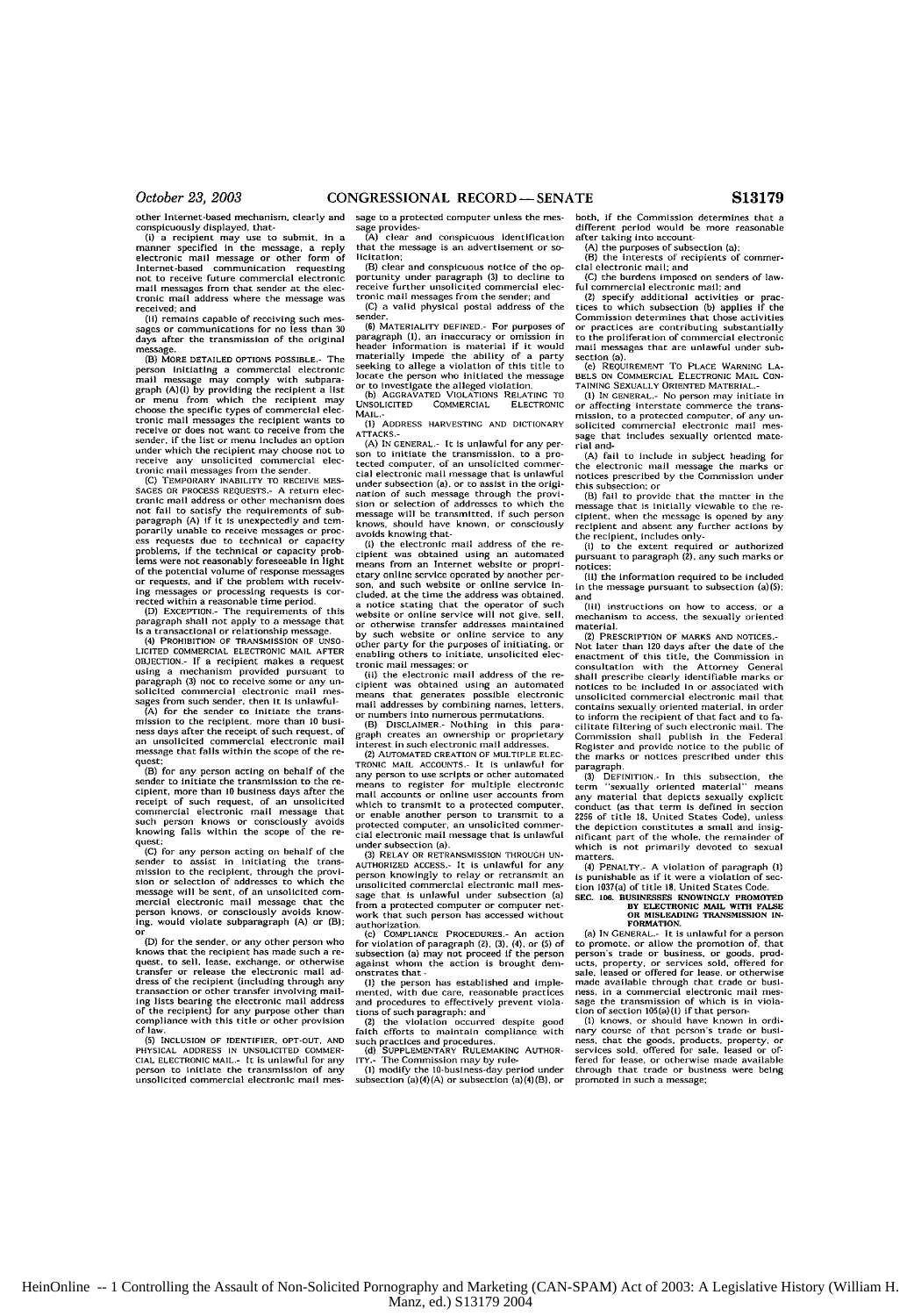#### **CONGRESSIONAL** RECORD- SENATE *October 23, 2003*

**(2)** received or expected to receive an economic benefit from such promotion: and (3) took no reasonable action- (A) to prevent the transmission: **or**

(B) to detect the transmission and report it to the Commission

**(b)** LIMITED **ENFORCEMENT** AGAINST THIRD PARTIES.-<br>(1) IN GENERAL.- Except as

**(I) IN GENERAl.-** Except as provided in paragraph (2), a person (hereinafter referred to as the "third party") that provides goods, products. property. or services to another person that violates subsection (a) shall not be held liable **for** such violation. (2) **EXCEPTION.-** Liability for a violation of

subsection (a) shall be imputed to a third party that provides goods, products. prop-erty. or services to another person that vio-lates sobsection (a) if that third party-

**(A) owns.** or has a greater than **50** percent ownership *or* economic Interest in, the trade or business of the person that violated sub-<br>section (a): or

section (a): or (B)(1) has actual knowledge that goods. products, property, or services are promoted in a commercial electronic mail message the transmission of which is in violation of section 105(a)(1); and

(ii) receives, or expects to receive, an economic benefit froni such promotion. **(c)** EXCLUSIVE **ENFORCEMENT** BY FTC.- Sub-

sections **(e)** and **(1)** of section **107** do not apply to violations of this section.

#### **NEC. 107. ENFORCEMIENT** BY **FEDERAJL** TRADE COMMISSION.

(a) VIOLATION IS UNFAIR OR **DECEPTIVE** ACT OR PRACTICE.- Except as provided in sub-<br>section (b), this title shall be enforced by the<br>Commission as If the violation of this title<br>were an unfair or deceptive act or practice proscribed under section 18(a)(l)(B) of the Federal Trade Commission Act **(15 U.SC.**  $57a(a)(1)(B)$ 

**(b) ENFORCEMENT By CERTAIN** OTHER **AcEN-CIES.-** Compliance with this title shall be enforced-

**(I)** under section **8** of the Federal Deposit Insurance Act **(12 U.S.C.** 1818), in the case **of-**

.-<br>(A) national banks, and Federal branches<br>nd Federal agencies of foreign banks, and and Federal agencies of foreign banks, and any subsidiaries of such entitles (except brokers, dealers, persons providing insurance, investment companies, and investment ad visers), by the Office of the Comptroller of the Corrency: (B) member banks of the Federal Reserve

System (other than national banks), branches and agencies of foreign banks (other than Federal branches, Federal agen-ties, and insured State branches of foreign banks), commercial lending companies owned or controlled by foreign banks, orga-nizations operating under section **25** or **25A** of the Federal Reserve Act (12 U.S.C. **601** and **61i).** and bank holding companies and their nonbank subsidiaries or affiliates (except brokers, dealers, persons providing insurance, investment companies, and investment

advisers), **by** the Board: (C) banks insured **by** the Federal Deposit Insurance Corporation (other than members of the Federal Reserve System) insured State branches of foreign banks, and any subsidiaries of such entities (except brokers. dealers, persons providing insurance, invest-ment companies, and Investment advisers). by the Board of Directors of the Federal De-posit Insurance Corporation; and

**(D)** savings associations the deposits of which are insured by the Federal Deposit In-s-ranre Corporation, and any subsidiaries of such savings associations (except brokers. dealers, persons providing insurance. Invest-ment companies, and investment advisers), by the Director of the Office of Thrift Supervision:

(2) under the Federal Credit Union Act **(12**

U.SC **1751** et seq.) by the Board of the **Na-**tional Credit Union Administration with *re-*spect to any Federally insured credit union, and any subsidiaries of **such** a credit union;

**(3)** under the Securities Exchange Act of 1934 **(15** U.S.C. 78a et seq.) by the Securities and Exchange Commission with respect to any broker or dealer:

(4) under the Investment Company Act of 1940 **(15** U.S.C. **0a-I** et **seq.)** by the Securities and Exchange Commission with respect to investment companies; **(5)** under the Investment Advisers Act of

1940 **(15** U.S.C. **80b-** I ect seq.) by the Securities and Exchange Commission with respect to investment advisers registered under that Act;

**(6)** under State insurance law in the case of any person engaged in providing insurance,<br>by the applicable State insurance authority<br>of the State in which the person is domi-

ciled, subject to section 104 of the Gramm-<br>Billey-Leach Act (15 U.S.C. 6701);<br>(7) under part A of subtitle VII of title 49,<br>United States Code, by the Secretary of<br>Transportation with respect to any alr car-<br>rier or forei part:

**()** under the Packers and Stockyards Act, **1921** (7 U.S.C. 181 et seq.) (except as provided n section **400** of that Act **(7** U.S.C. **226, 227)),** by the Secretary of Agriculture with respect to any activities subject to that Act; (9) under the Farm Credit Act of 1971 (12

**U.S.C.** 2001 et seq) by the Farm Credit **Ad-**ministration with respect to any Federal land bank, Federal land bank association, Federal intermediate credit bank. or production credit association: and

**(10)** under the Communications Act of 1934 (47 U.S.C. **151** et seq.) by the Federal Comma-nications Commission with respect to any person subject to the provisions of that Act.

**(c)** EXERCISE OF **CERTAIN** POWERS.- For the purpose **of** the exercise by any agency re-ferred to in subsection **(b)** of its powers under any Act referred to In that subsection, a violation of this title is deemed to be a violation of a Federal Trade Commission trade regulation rule. In addition to its powers undei aay provision of law specifically referred to **in** subsection **(b),** each of **the** *agen*cies referred to in that subsection may exer-cise, for the purpose of enforcing compliance with any requirement imposed under this title, any other authority conferred on it **by** law,

**(d) ACTIONS** BY THE COMMISSION.- The Commission shall prevent any person from vio-<br>lating this title in the same manner, by the<br>same means, and with the same jurisdiction,<br>powers, and duties as though all applicable terms and provisions of the Federal Trade Commission Act **(15** U.S.C. 41 et **seq.)** were incorporated into and made a part of this title. Any entity that violates any provision of that subtitle is subject to the penalties and entitled to the privileges and immuni-ties provided in the Federal Trade Commission Act in the same manner, by the same<br>means, and with the same jurisdiction,<br>power, and duties as though all applicable<br>terms and provisions of the Federal Trade<br>Commission Act were incorporated into and<br>made a part of

(e) ENFORCEMENT BY **STATES.-**

**(1) CIVIL ACTION.-** In any case in which the attorney general of a State has reason to **be-**lieve that an interest of the residents of that State has been or is threatened *or* adversely affected by any person engaging in a practice that violates section **109** of this title, the State. as patens pacriae, may bring a civil action on behalf of the residents of the State in a district court of the United States of ap-<br>propriate jurisdiction-

(A) to enjoin further violation of section

**105** of this title **by** the defendant; or (B) to obtain damages on behalf of resi-dents of the State, In an amount equal to the greater of-<br>(i) the actual monetary loss suffered by

such residents; or **(11)** the amount determined under para-

graph (2).<br>(2) STATUTORY DAMAGES.

(2) STATUTORY DAMAGES.<br>
(A) IN GENERAL. For purposes of para-<br>
graph (1)(B)(ii), the amount determined<br>
under this paragraph is the amount call<br>
cluded by multiplying the number of viola-<br>
cluded by multiplying the number residents treated as a separate violation)

**by-** (i) up to \$100. in the case of a violation of

section 105(a)(1): or<br>(ii) \$25, in the case of any other violation<br>of section 105

of section **105.** (B) LIMITATION.- For any violation of sec-tion **105** (other than section 15(a)(1)), the amount determined under subparagraph **(A)** may **non** exceed **\$l,00l,000**

(C) AGGRAVATED **DAMAGES.-** The court may increase **a** damage award to an amount equal

to not more than three times the amount otherwise available under this paragraph if-<br>(i) the court determines that the defendant committed the violation willfully and know-

Ingly; or (i) the defendant's unlawful activity included one or more of the aggravating viola-tons set forth in section **105(b).**

**(3)** ATTORNEY **FEES.-** in the case of **any** suc-cessful action under paragraph **(1),** the State shall be awarded the costs of the action and reasonable attorney fees as determined **by** the court.<br>(4) RIGH

RIGHTS OF FEDERAL REGULATORS.- The State shall serve prior written notice of any action under paragraph (1) upon the Federal Trade Commission or the appropriate Federal regulator determined under subsection<br>(b) and provide the Commission or appropriate Federal regulator with a copy of its<br>complaint, except in any case in which such complaint, ex upon Instituting such action. The Federal Trade Commission or appropriate Federal regulator shall have the right- **(A)** to Intervene **in** the action;

(B) upon so intervening, to be heard **on** all

matters arising therein;<br>
(C) to remove the action to the appropriate<br>United States district court; and

(B) to file pettitions for appeal.<br>
(B) CoNSTRUCTON- For purposes of bring-<br>
(B) CONSTRUCTON- For purposes of bring-<br>
ing any civil action under paragraph (I),<br>
prevent an attorney general of a State from<br>
exercising the

(A) conduct Investigations;

(B) administer oaths or affirmations; or **(C)** compel the attendance **of** witnesses or the production of documentary and other

evidence.

**(6) VENUE;** SERVICE OF **PROCESS.- (A) VENUE.-** Any action brought under paragraph (I) may be brought in the district court of the United States that meets applicable requirements relating to venue under section **1391** of title **28,** United States Code.

(B) SERVICE OF **PROCESS- In** an action brought under paragraph (1), process may be<br>served in any district in which the defend-<br>ant-

(i) is an inhabitant; or

(ii) maintains a physical place of business. (7) LIMITAION **ON** STATE **ACTION WHILE FED-**ERAL **ACTION IS** PENDING.- If the Commission or other appropriate Federal agency under subsection **(b)** has instituted a civil action or an administrative action for violation of this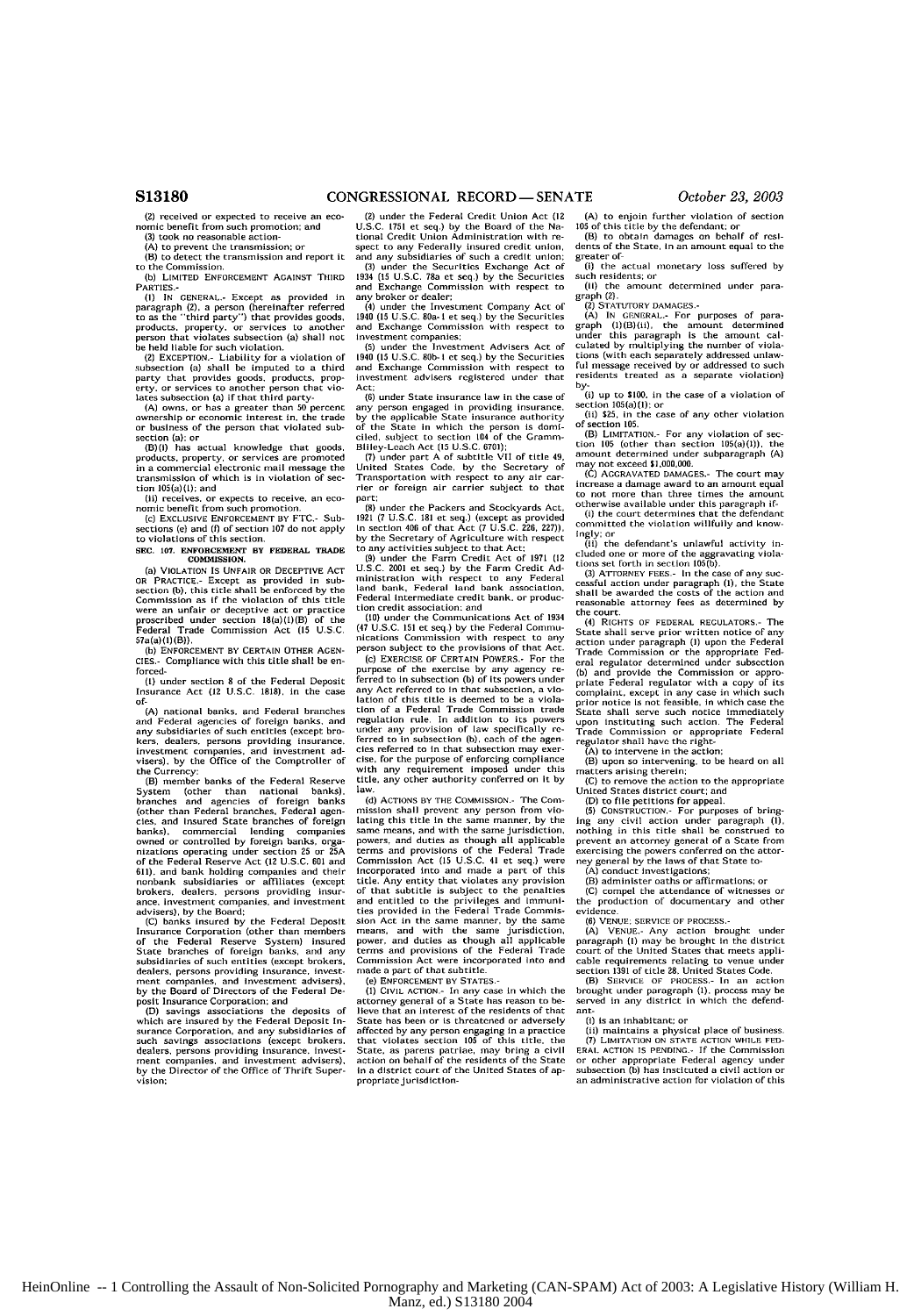title, no State attorney general may bring an action under this subsection during the pendency of that action against any defend-ant named in the complaint of the Commission or the other agency for any violation of<br>this title alleged in the complaint.<br>(f) ACTION BY PROVIDER OF INTERNET AC-<br>CESS SERVICE.-

**(I) ACTION** AUTHORIZED.- **A** provider Internet access service adversely affected by a violation of section **15** may bring a civil action in any district court of the United a violation of section for may dring a creation in any district court of the United States with jurisdiction over the defendant (A) enjoin further violation by the defend-

ant; or (B) recover damages in an amount equal to

the greater of- $(3)$  actual m (i) actual monetary loss incurred by the

provider of Internet access service as a result of such violation: or (ii) the amount determined under para-

graph (2).<br>(2) STATUTORY DAMAGES.

(2) STATUTORY DAMAGES.<br>  $(A)$  IN CENERAL. For purposes of para-<br>  $(A)$  IN CENERAL. For purposes of para-<br>
under this paragraph is the amount calculated by multiplying the number of viola-<br>
culated by multiplying the number to be transmitted over the facilities of the Provider of Internet access service, or that is transmitted or attempted to he transmitted to an electronic mail address obtained from the provider of Internet access service in vio-lation of section 105(b)(H)(A)(i). treated **as** a

separate violation) by-<br>(i) up to \$100, in the case of a violation of<br>section 105(a)(1); or<br>(ii) \$25, in the case of any other violation

of section **105.**

(B) **LIMITATION-** For any violation of section 105 (other than section 105(a)(1)), the amount determined under subparagraph **(A)**<br>may not exceed **\$1,000,000**.

**(C)** AGcRAVATED **DAMAGES.-** The court may increase a damage award to an amount equal<br>to not more than three times the amount<br>otherwise available under this paragraph if-

(i) the court determines that the defendant committed the violation willfully and know-

**ingly;** or (ii) the defendant's unlawful activity in-cluded one or more of the aggravated viola-tions set forth in section **105(b).**

**(3)** ATTORNEY **FEES.-** in any action brought pursuant to paragraph **(1),** the court may, in its discretion. require an undertaking for the payment of the costs of such action, and **as**sess reasonable costs, including reasonable attorneys' fees, against any party. SEC. 108. EFIECT **ON OTHER** LAWS.

**(a)** FEDERAL LAW-

(i) Norbing in this title shall be construed<br>(i) Norbing in this title shall be construed<br>(21 of the Communications Act of 1934 (47<br>(21 J. S.C. 223 or 231, respectively), chapter 71<br>(relating to obscenity) or 110 (relating criminal statute.

Contains accurate the shall be construed<br>(2) Nothing in this title shall be constructed<br>to affect in any way the Commission's authority to bring enforcement actions under<br>FTC Act for materially false or deceptive<br>represent  $mercial$  electronic mail messages.

**(I) IN GENERAL.-** This title supersedes any

Statute. regulation. or rule of a State or **po-**litical subdivision of a State that expressly regulates the use of electronic mail to send commercial messages, except to the extent that any such statute, regulation, or rule prohibits falsity or deception in any portion **of** a commercial electronic mail message or information attached thereto.

(2) **STATE** LAW **NOT** SPECIFIC TO **ELECTRONIC** MAIL.- This title shall not be construed to

preempt the applicability of State laws that are not specific to electronic mail, including<br>State trespass, contract, or tort law, and State trespass. contract, or tort law, and other State laws to the extent that those laws relate to acts of fraud or computer

crime. **(c)** No **EFFECT** ON **POLICIES** OF PROVIDERS OF INTERNET **ACCESS SERVICE.-** Nothing in this INTERNET ACCESS SERVILE. **However, SERVICE**<br>title shall be construed to have any effective on the **construct** on the **construct** the lawfulness or unlawfulness, under any<br>other provision of law, of the adoption, implementatlon, or enforcement by a provider of Internet access service of a policy of de-clining to transmit, route, relay, handle, or store certain types of electronic mail messages.

#### **SEC. 109. DO-NOT-E-MAIL REGISTRY.**

(a) **IN GENERAL.-** Not later than **6** months after the date of enactment of this title, the Commission shall transmit to the Senate Committee on Commerce, Science, and Transportation and the House of Representatives Committee on Energy and Commerce a report that-

**(I)** sets forth a plan and timetable for es-tablishing a nationwide marketing Do-Not-E-mail registry;<br>(2) includes a

...<br>An explanation of any practical, technical, security, privacy, enforce-ability, or other concerns that the Commis-

sion has regarding such a registry: and (3) includes an explanation of how the reg-istry would be applied with respect to chil-dren with e-moail accounts. **(b)** AUTHORIZATION TO **IMPLEMENT.-** The

Commission may establish and Implement the plan, but not earlier than **9** months after the date of enactment of this title.

### **SEC. 10. STUDY** OF **EFFECTS** OF **UNSOLICITED** COMMERCIAL **ELECTRONIC MAIL**

(a) **IN GENERAL.-** Not later than 24 months after the date of the enactment of this the Commission. in consultation with the Department of Justice and other appropriate agencies, shall submit a report to the Con-gress that provides a detailed analysis of the effectiveness and enforcement of the provi-

sions of this title and the need (if any) for the Congress to modify such provisions. **(b)** REQUIRED **ANALYSIS.-** The Commission shall include in the report required **by** sub section (a)-

(1) an analysis of the extent to which tee nological and marketplace developments. including changes in the nature of the devices through which consumers access their elec-tronic mail messages, may affect the practi-cality and effectiveness of the provisions of this title:

(2) analysis and recommendations concerning how to address unsolicited commercial electronic mail that originates in or is transmitted through or to facilities or computers in other nations, including initiatives policy positions that the Federal govern-<br>ment could pursue through international ne-<br>gotiations. fora, organizations, or institutions: and

(3) analysis and recommendations concerning options for protecting consumers, in cluding children, from the receipt and view-

ing of unsolicited commercial electronic mail that is obscene or pornographic. **SEC. 111. IMPROVING ENFORCEMENT** BY PRO- **VIDING** REWARDS **FOR INFORMA- TION ABOUT VIOLATIONS;** LABEL-*ING.*

**(a) IN GENERAL.-** The Commission shall transmit to the Senate Committee on Com-merce, Science, and Transportation and the House of Representatives Committee on **En**ergy and Commerce **(1)** a report, within **9** months after the date

of enactment of this title, that sets forth a system for rewarding those who supply infor-mation about violations of this title, including-

(A) procedures for the Commission to grant a reward of not less than 20 percent of the total civil penalty collected for a violation of this title to the first person that-

(i) identifies the person in violation of this title; and (ii) supplies information that leads to the

successful collection of a civil penalty by the<br>Commission: and

Commission; and<br>
(B) procedures to minimize the burden of<br>
submitting a complaint to the Commission<br>
concerning violations of this title, including<br>
procedures to allow the electronic submission<br>
sion of complaints to the

(2) a report, within **18** months after the date of enactment of this title, that sets forth a plan for requiring unsolicited com-<br>mercial electronic mail to be identifiable<br>from its subject line, by means of compli-<br>ance with Internet Engineering Task Force<br>Standards, the use of the characters "ADV"<br>in the tifier, or an explanation of any concerns the Commission has that cause the Commission to recommend against the plan.

**(b) IMPLEMENTATION** OF REWARD SYSTEM.- The Commission may establish and imple-ment the plan under subsection (a)(l), but not earlier than **12** months after the date of enactment of this title.

**SEC. 112.** SEPARABILITY.

If any provision of this title or the applica-tion thereof to any person or circumstance is held invalid, the remainder of this title and the application of such provision to other persons or circumstances shall not be afperson:<br>fected.

#### **SEC. 113. EFFECTIVE DATE.**

The provisions **of** this title other than section **109,** shall take effect 120 days after the date of the enactment of this ritle.

TITLE 11-REALTIME WRITERS ACT

**SEC. 201.** SHORT TITLE.

This title may be cited as the "Training for Realtime Writers Act of 2003". **SEC. 202. FINDINGS.**

Congress makes the following findings:

**(1)** As directed **by** Congress in section **723** of the Communications Act of 1934 (47 **U.S.C.** 613), as added **by** section **305** of the Tele-communications Act of 1996 (Public Law 104- 104. 110 Stat. 128), the Federal Communica-<br>tions Commission adopted rules requiring<br>closed captioning of most television pro-<br>video programming, which gradually require new<br>video programming to be fully captioned be-<br>glin

(3) More than 24.000 children are born in the United States each year with some form

of hearing loss. (4) According to the Department of Health and Human Services and a study done by the National Council on Aging-

**(A) 25** percent of Americans over **65** years old are hearing Impaired: (B) 33 percent of Americans over **70** years

old are hearing impaired; and<br>
(C) <sup>4</sup>1 percent of Americans over *75* years<br>
old are hearing impaired.<br>
(5) The National Council on Aging study<br>
also found that depression in older adults

may be directly related to hearing loss and disconnection with the spoken word. **(6)** Empirical research demonstrates that

captions lmprove the performance of individ-uals learning to read English and, according to numerous Federal agency statistics, could benefit-

(A) **3,700,000** remedial readers:

**(i) 12.000,000** young children learning to read;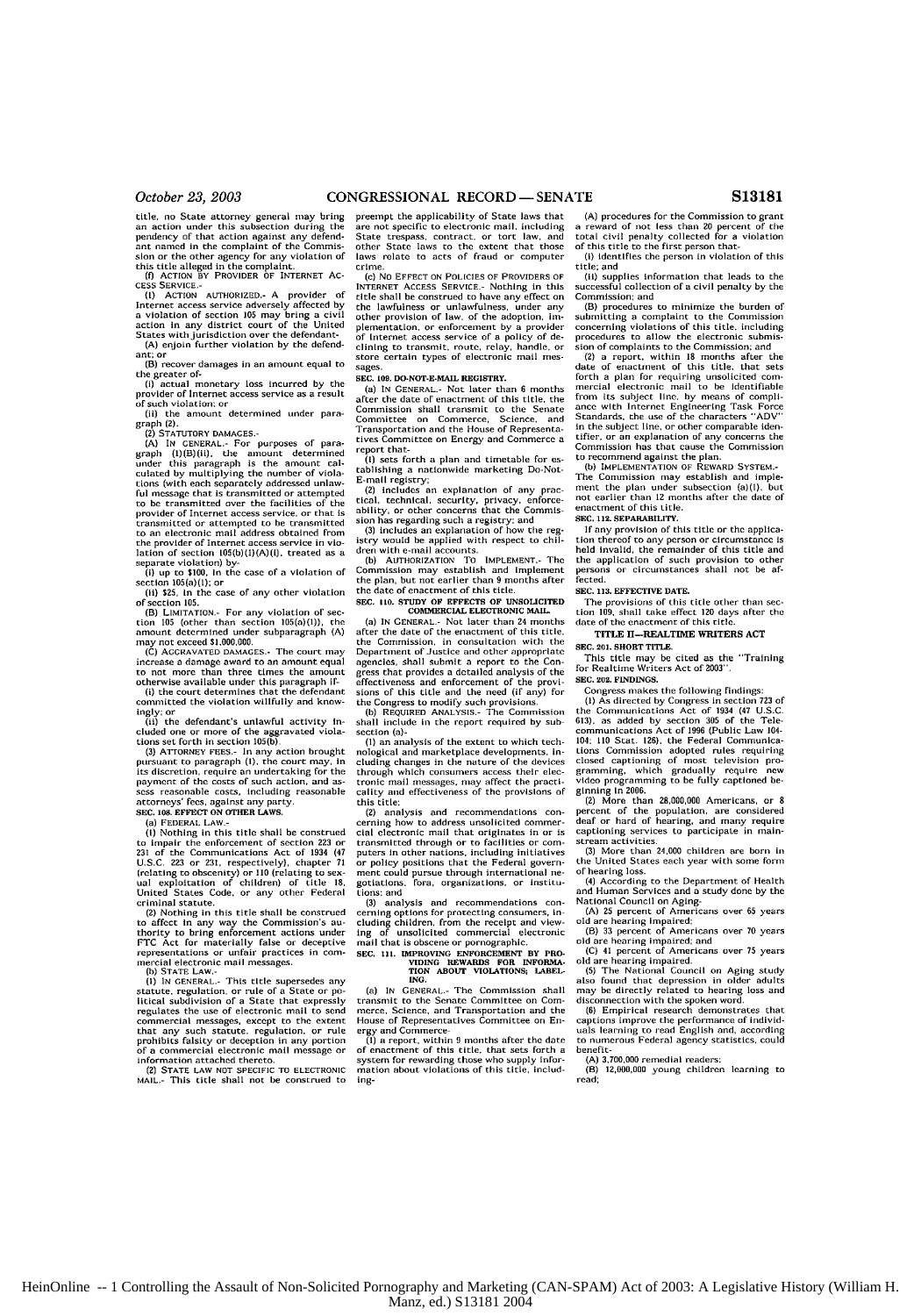**(C) 27,000.000** illiterate adults, and **(D) 30,000,000** people **for** whnm English is a

second language. **(7)** Over the past **5** years, student earoll-

moet in programs that train court reporters to become realtime writers has decreased significantly, causing such programs to close on many campuses.

## **SEC. 203. AUTHORIZATION OF GRANT PROGRAM <b>TO PROMOTE TRAINING AND JOB PLACEMENT** OF REALTIME WRIT-<br>**END.**<br>**END.**

**(a) IN GENERAl.-** The National Tele communications and Information Administration shall make competitive grants **to** eli-gible entitles under subsection **(b)** to pro-mote training and placement of individuals. including individuals who have completed a court reporting training program, as<br>realtime writers in order to meet the re-<br>quirements for closed captoining of video<br>programming set forth in section 723 of the<br>Communications Act of 1934 (47 U.S.C. 613)<br>and the rules

ing program that- **(1)** can document and demonstrate to the Secretary of Commerce that It meets minimum standards of educational and financial accountability, with a curriculum capable of<br>training realtime writers<br>vide captioning services;<br>(2) is accredited by an accrediting agency<br>recognized by the Department of Education;

and

**(3)** is participating in student aid programs under title IV of the Higher Education Act of **1965,**

**(r)** PRIORITY **IN GRANTS.- In** determining whether to make grants under this section, the Secretary of Commerce shall give a pri-ority to eligible entities that, as determlned

by the Secretary of Commerce- (I) possess the most substantial capability to increase their capacity to train realtime writers; (2) demonstrate the most promising **col-**

laboration with local educational institu-<br>tions. businesses. labor organizations, or<br>other community groups having the poten-<br>tial to train or provide job placement assistance<br>to realtime writers; or<br>(3) croose the most p

tive approaches for initiating **or** expanding training and Job placement assistance efforts

**with** respect to realtime writers. **(d)** DURATION **OF** GRANT.- A grant under this section shall be for a period of two

 $y$ ea.<br> $(e)$ **MAXIMUM AMOUNT OF GRANT- The** amount **of** a grant provided under subsection (a) to an entity eligible may not exceed **\$1,500,00 for** the two-year period of the grant under subsection **(d). SEC. 204. APPLICATION.**

(a) **IN GENERAL.-** To receive a grant under section 203, an eligible entity shall submit an application to the National Telecommuni-cations and Information Administration at such time and in such manner as the Admin-<br>istration may require. The application shall<br>contain the information set forth under subsection **(b)**.<br> **(b)** INFORMATION - Information in the an-

plication of an eligible entity under sub-section (a) for a grant under section **203** shall

include the following:<br>(1) A description of the training and assistance<br>to be funded using the grant amount,<br>including how such training and assistance<br>will increase the number of realtlme writers.

(2) A description of performance measures to be utilized to evaluate the progress of individuals receiving such training and assist-<br>ince in matters relating to enrollment, com-<br>pletion of training, and job placement and<br>retention.

**(3)** A description of the manner in which the eligible entity will ensure that recipients of scholarships, if any, funded **by** the grant will **be** employed and retained as realtime

writers.<br>(4) A description of the manner in which (4) A description of the manner in which<br>the eligible entity intends to continue pro-<br>viding the training and assistance to be<br>funded by the grant after the end of the<br>grant period, including any partnerships or<br>arrangemen

**(5)** A description of how the eligible entity will work with local workforce investment boards to ensure that training and assistance<br>to be funded with the grant will further local<br>workforce goals, including the creation of<br>educational opportunities for individuals<br>who are from economically disadvantaged<br>back

(B) Additional information, if any, of the eligibility of the eligible entity for priority in the making of grants under section 203(c). **(7)** Such other information as tire Adminis-

tration may require.

#### **SEC. 20& USE OF FUNDS.**

(a) **IN GENERAL-** An eligible entity receiv-ing a grant under section **203** shall use the grant amount for purposes relating to the **re-**cruitment, training and assistance, and job placement of individuals, including individ-uals who have completed a court reporting training program, as realtime writers, including- **(I)** recrultment

**(2)** subject to subsection **(b).** the provision of scholarships; **(3)** distance learning; **(4)** development of curriculum to more ef-

fectively train realtime writing skills, and education in the knowledge necessary for the delivery of high-quality closed captioning services:

(5) assistance in **job** placement for upcom-ing and recent graduates with all types of captioning employers;

**(6)** encouragement of individuals with dis-abilities to pursue a career In realtime writ-

Ing; and (7) the employment and payment of per-

**SCHOLARSHIPS.**<br> **(b) SCHOLARSHIPS.-**<br> **(1) AMOUNT.- The amount of a scholarship<br>
under subsection (a)(2) shall be based on the** amount of need of the recipient of the schol- .rship for financial assistance, as deter-mined In accordance with part F **of** title IV of the Higher Education Act of **1965** (20 **US.C.**

1287kk). (2) **AGREEMENT.-** Each recipient of a scholarship under subsection (a)(2) shall enter into an agreement with the National **Tele-**communications and Information Administration to provide realtime writing services for a period of time (as determined by the Administration) that is appropriate (as so determined) for the amount of the scholarship received.

**(3)** COURSEWORK **AND** EMPLOYMENT.- The AD EMPLOTMENT-THE<br>Administration shall establish requirements<br>or coursework and employment for recipifor coursework and employment ents of scholarships under subsection (a)(2),<br>including requirements for repayment of<br>scholarship amounts in the event of failure<br>cto meet such requirements for conservancia<br>and employment. Requirements for repay-<br>ment of the capacity of scholarship recipients to find work as realtime writers. **(r)** ADMINISTRATIVE **COSTS.-** The recipient of a grant under section **203** may not use

more than 5 percent of the grant amount to<br>pay administrative costs associated with ac-<br>tivities funded by the grant.<br>(d) SUPPLEMENT **NOT** SUPPLANT.- Grants

amounts under this title shall supplement and and not supplant other Federal or non-Federal funds of the grant recipient **for** purposes of promoting **the** training and placement of individuals as realtime writers **SEC. 206.** REPORTS.

(a) ANNUAL REPORTS.- Each eligible entity receiving a grant under section **203** shall sub-mit to the National Telecommunications and Information Administration, at the end of each year of the grant period, a report on<br>the activities of such entity with respect to<br>the use of grant amounts during such year.<br>(b) REPORT INFORMATION.-

**(1)** IN GENERAL.- Each report of an entity for a year under subsection (a) shall include a description of the use of grant amounts by<br>the entity during such year, including an as-<br>sessment by the entity of the effectiveness of<br>activities carried out using such funds in in-<br>creasing the number of realitme write

plication for the grant under section 204(b).<br>(2) FINAL REPORT.- The final report of an<br>entity on a grant under subsection (a) shall<br>include a description of the best practices identified by the entity as a result of the grant for increasing the number of individ-uals who are trained, employed, and retained in employment as realtime writers.

**SEC. 207.** AUTHORIZATION OP APPROPRIATIONS. There is authorized to be appropriated to

carry out this title, amounts as follows: (l) \$20,000,000 for each of fiscal years 2004, 2005, and 2006.<br>
(2) Such sums as may be necessary for fls-

cal year 2007.

### EXECUTIVE SESSION

NOMINATION OF MICHAEL **0.** LEAVITT TO BE ADMINISTRATOR OF THE ENVIRONMENTAL PRO-TECTION AGENCY

Mr. McCONNELL. Mr. President, **I** ask unanimous consent that the Senate now proceed to executive session to<br>consider Executive Calendar No. 405. Executive Calendar No. 405, the nomination of Michael **0.** Leavitt, of Utah, to be Administrator of the En-

vironmental Protection Agency. The PRESIDING OFFICER. Without objection, it is so ordered.

**CLOTURE** MOTION

Mr. MCCONNELL. Mr. President, I send a cloture motion on the pending nomination to the desk.

The PRESIDING OFFICER. The cloture motion having been presented under rule XXII, the Chair directs the clerk to read the motion.

The legislative clerk read as follows: CLOTURE **MOTION**

We the undersigned Senators, In accordance with the provisions of Rule **XXII** of the Standing Rules of the Senate, do hereby move to bring to a close debate on Executive Calendar No. 405, the nomination of Michael **0.** Leavitt. to be adrinistrator of the Envi-

ronmental Protection Agency. **gill** Frist, James M Inhafe, Orrin **G.** Hatch, Conrad Earns Judd Gregg, Sen Nlghthorse Campbell, Michael B. Enzi, Wayne Allard, George Allen, Don Nick- Ins, John Sununu, Lamar Alexander, John Warner, Robert **F.** Bennett, Mitch McConnell, Jeff Sessions, and Lindsey Graham

Mr. MCCONNELL. Mr. President, I ask unanimous consent that the clo-ture vote occur at **5:30** p.m., Monday, October **27;** further, that the live